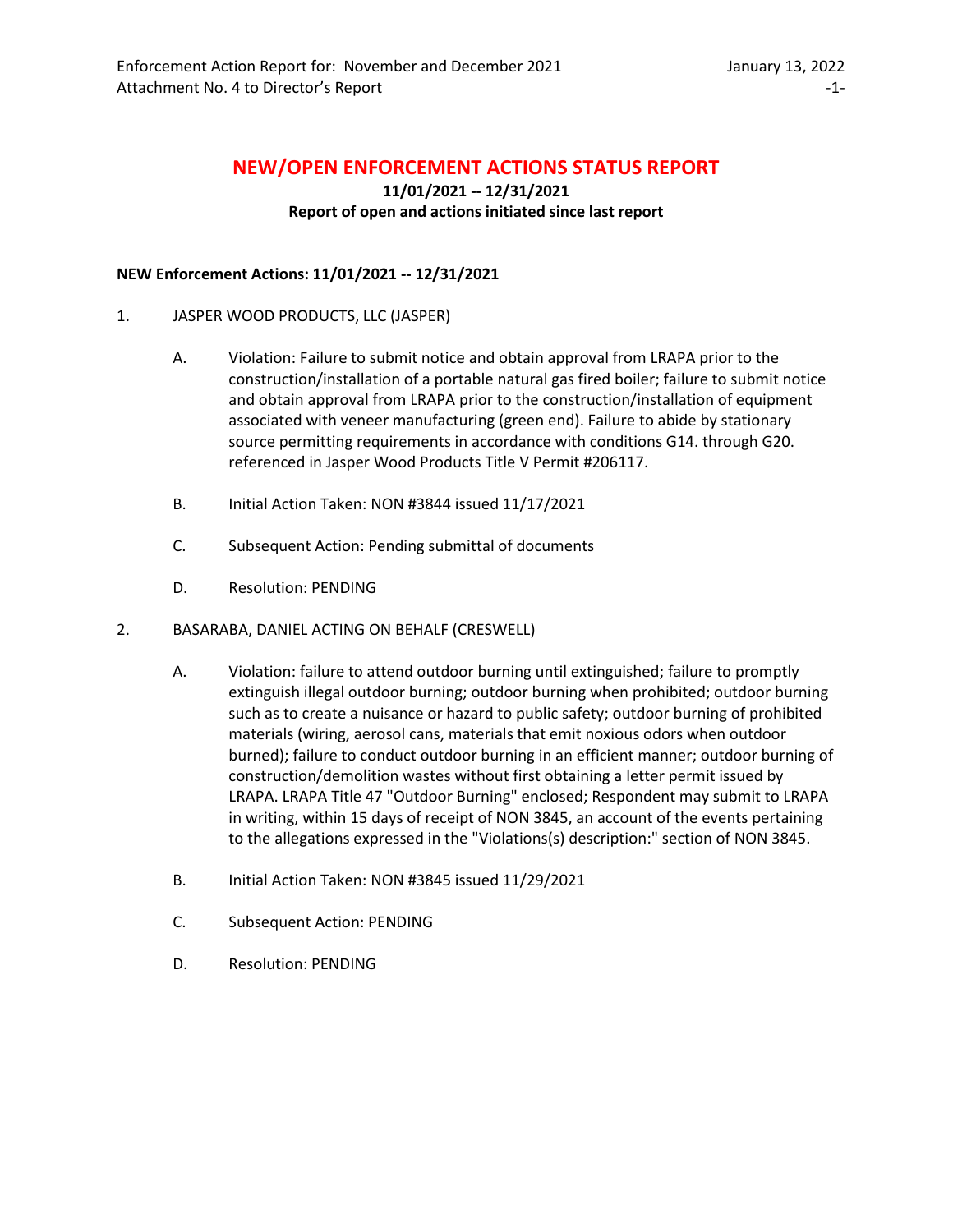#### 3. HELSEL, SCOTT (CRESWELL)

- A. Violation: Outdoor burning of prohibited materials (vinyl, plastics, metal, etc.), failure to obtain an asbestos survey prior to conducting a demolition or renovation of a facility.
- B. Initial Action Taken: NON #3846 issued 12/15/2021
- C. Subsequent Action: NCP #2021-3846 (\$275) issued 12/16/2021 paid
- D. Resolution: CASE CLOSED on 12/28/2021
- 4. LACEY, NOAH T. (EUGENE)
	- A. Violation: Failure to conduct an outdoor burn in accordance with residential outdoor material burning requirements; and conducting an outdoor burn of construction and demolition waste without obtaining an Outdoor Burning Permit Letter from LRAPA.
	- B. Initial Action Taken: NON #3848 issued 12/15/2021
	- C. Subsequent Action: NCP #2021-3848 (\$175) issued 12/16/2021
	- D. Resolution: PENDING

# **ACTIONS PERFORMED (Enforcement actions issued prior to 11/01/2021 with subsequent action in the current reporting period):**

- 1. KUYKENDALL, ROBERT & DAVE COOPERS (FALL CREEK)
	- A. Violation: Outdoor burning when prohibited; outdoor burning such as to create a nuisance or hazard to public safety; outdoor burning of prohibited materials (plastics, metal cans, glass, etc.).
	- B. Initial Action Taken: NON #3840 issued 09/29/2021
	- C. Subsequent Action: NCP #2021-3840 (\$600) issued 09/29/2021: no response, Default Order Judgment for a lien on the property filed with Lane County
	- D. Resolution: CASE CLOSED on 11/18/2021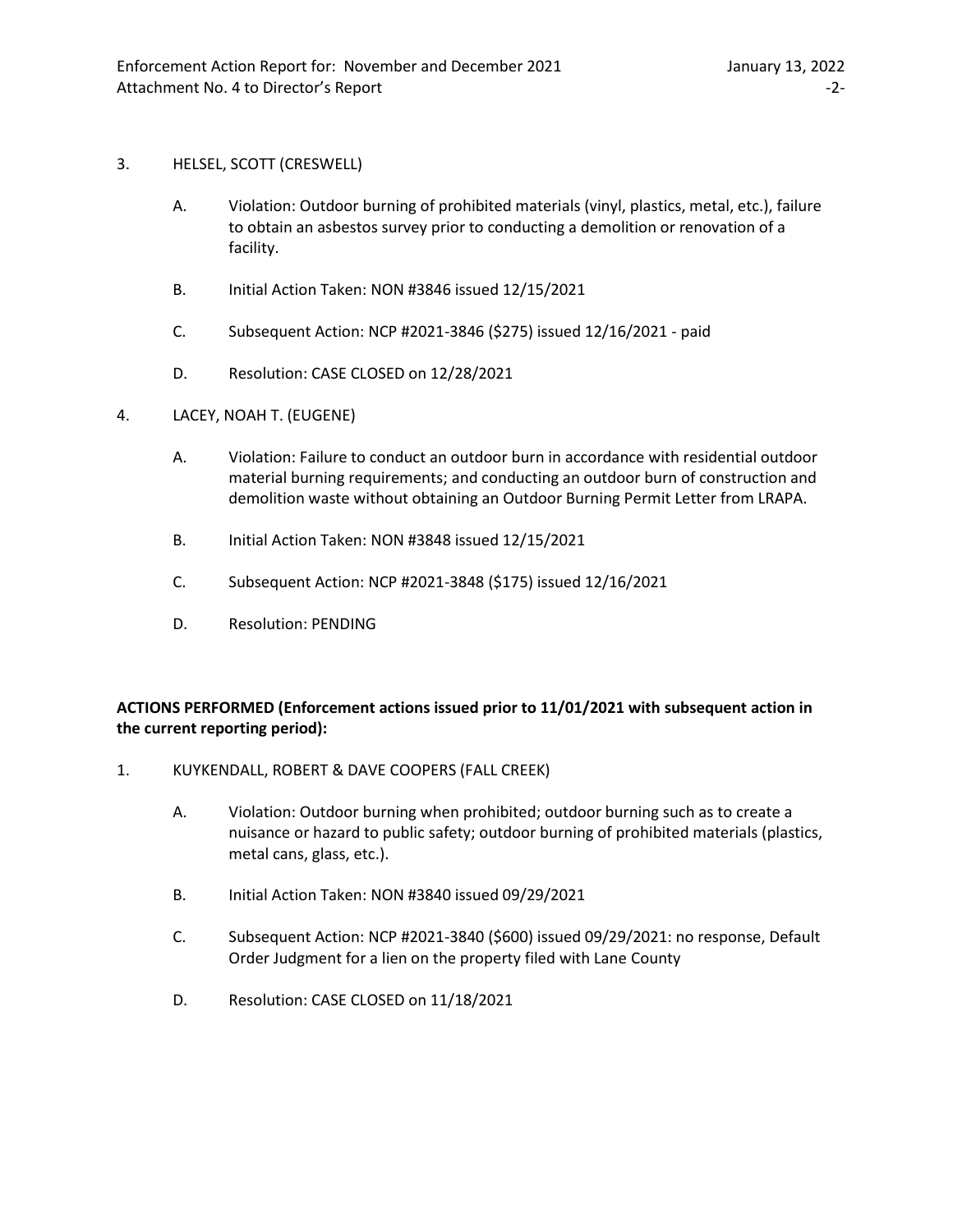## 2. ESSEX CONSTRUCTION (EUGENE)

- A. Violation: 43-015(7) Failure to obtain an asbestos survey form an accredited asbestos inspector prior to conducting the demolition of a facility and 43-015(8)(B) allowing for the open storage and accumulation of asbestos containing materials or asbestos containing waste materials.
- B. Initial Action Taken: NON #3841 issued 10/19/2021
- C. Subsequent Action: NCP #2021-3841 (\$2,200) issued 10/19/2021: paid
- D. Resolution: CASE CLOSED on 12/03/2021
- 3. WOODBURY ENERGY COMPANY EUGENE (EUGENE)
	- A. Violation: The permittee failed to submit performance testing records to LRAPA which demonstrate compliance with triennial vapor testing requirements outlined in permit conditions 5.0. Permittee last submitted testing results relative to condition 5.1.b on August 8, 2018, and therefore is required to conduct equivalent testing by August 8, 2021. Condition 7.1.c of the permit requires notification of upcoming testing be submitted to LRAPA and condition 7.2 requires test results be submitted to LRAPA no later than 30 after testing has occurred.
	- B. Initial Action Taken: NON #3842 issued 10/11/2021
	- C. Subsequent Action: NCP #2021-3842 (\$900) issued 11/05/2021; Submitted signed NON 3842 and test results for test date of 10/17/2021 - paid
	- D. Resolution: CASE CLOSED on 12/28/2021

# **PENDING (Enforcement Actions issued prior to 11/01/2021 with no subsequent action in the current reporting period):**

- 1. LANE COUNTY SHORT MOUNTAIN LANDFILL (EUGENE)
	- A. Violation: Failure to cover active asbestos containing waste materials (acwm) disposal area at the end of each day that new acwm is disposed of with tarp that is identical to, or equivalent of, materials used to cover active areas of the general landfill.
	- B. Initial Action Taken: NON #3830 issued 06/17/2021
	- C. Subsequent Action: NCP #2021-3820 (\$3900) issued 10/01/2021: request for reduction approved with a Stipulated Final Order (SFO) and pay \$1,950 along with the required conditions agreed to in the SFO 21-3830 to immediately implement verification that the ACWM disposal area has been adequately covered at the end of each business day;